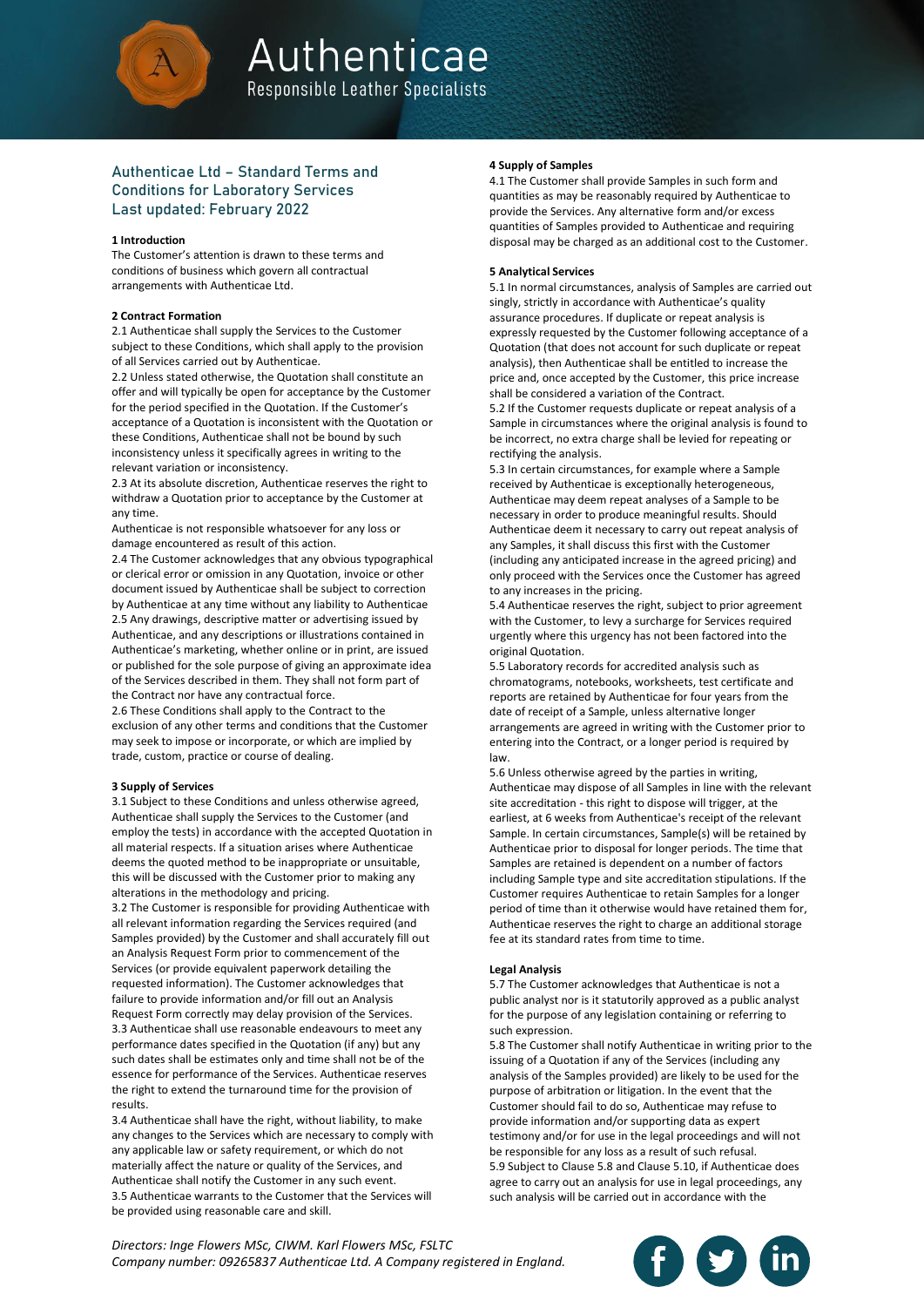

procedures from time to time established by Authenticae for the analysis of Samples required specifically for legal proceedings.

5.10 If a Quotation has been provided to the Customer and accepted in circumstances where Authenticae was not aware that the Services (and analysis) in question would be used in legal proceedings, Authenticae shall be entitled to vary the Contract accordingly to reflect the increased value of Services. Authenticae shall proceed with the Services once the Customer has approved and accepted the revised pricing.

# **6 Health and Safety**

6.1 The Customer shall inform Authenticae in advance of Authenticae receiving any relevant Sample if the Sample contains hazardous, dangerous or harmful substances. In the absence of such express notification, the Customer warrants that no Sample will constitute or contain dangerous, harmful or hazardous materials. Authenticae reserves the right to charge for any administration and/or specific handling requirements involved in handling hazardous, dangerous or harmful Samples (where it was not aware that these would be provided at the point of Quotation).

6.2 The Customer shall take all appropriate steps to ensure that Samples will not endanger the health and safety of Authenticae, its employees or agents and that of any third party sub-contractor together with property, vehicles or premises.

6.3 The Customer shall indemnify and hold Authenticae, its employees, servants, agents and subcontractors harmless from all claims and all direct, indirect or consequential liabilities and losses (including loss of profits, loss of business, depletion of goodwill and similar losses), incurred or paid by, Authenticae, its employees, agents and subcontractors as a result of or in connection with the Customer's breach of any of the provisions set out in Clause 6.1 and Clause 6.2.

# **7 Customers' Obligations**

7.1 The Customer shall:

(a) co-operate with Authenticae in all matters relating to the Services;

(b) provide Authenticae with such information and materials as Authenticae may reasonably require in order to supply the Services, and ensure that such information is accurate in all material respects;

(c) obtain and maintain all necessary licences, permissions and consents (including in relation to Samples) which may be required before the date on which the Services are to start; (d) notify Authenticae when Samples are despatched from outside the United Kingdom, with details in particular to enable customs clearance of Samples to be carried out effectively (if appropriate). Authenticae shall not be held liable for any delays encountered as a result of a failure to carry out this notification. The Customer will be liable for and will indemnify Authenticae against any Customs and Excise duties, charges or levies paid by Authenticae in relation to Samples; and (e) notify Authenticae of any other relevant issues that Authenticae should be made aware of.

7.2 If Authenticae's (or its employees', agents' and subcontractors') performance of any of its obligations under the Contract is prevented or delayed by any act or omission by the Customer or failure by the Customer to perform any relevant obligation ("**Customer Default**"):

(a) Authenticae shall, without limiting its other rights or remedies, have the right to suspend performance of the Services until the Customer remedies the Customer Default, and to rely on the Customer Default to relieve it from the performance of any of its obligations to the extent the Customer Default prevents or delays Authenticae's (or its employees', agents' and subcontractors') performance of any of its obligations;

(b) Authenticae shall not be liable for any costs or losses sustained or incurred by the Customer arising directly or indirectly from Authenticae's (or its employees', agents' and subcontractors') failure or delay to perform any of its obligations as set out in this Clause 7.2; and (c) the Customer shall reimburse Authenticae on written demand for any costs or losses sustained or incurred by Authenticae arising directly or indirectly from the Customer Default.

## **8 Price and Payment for the Services**

8.1 Unless otherwise agreed, the price for the Services shall be set out in the Contract.

8.2 Charges for services other than the Services (i.e. not included in the Quotation) will normally be calculated on a time and materials basis at Authenticae's prevailing rate. Such charges will be discussed with the Customer in advance and the provision of Services commenced following the Customer's authorisation of the charges for the additional services. In relation to all Services, Authenticae shall be entitled to charge the Customer for any expenses not quoted for but reasonably incurred by the individuals whom Authenticae engages in connection with the Services including, but not limited to, travelling expenses, hotel costs, subsistence and any associated expenses, and for the cost of Services provided by third parties and required by Authenticae for the performance of the Services, and for the cost of any materials.

8.3 Authenticae reserves the right to increase its list prices at any time. Authenticae will endeavour to give the Customer written notice of any such increase one month before the proposed date of the increase.

8.4 If a purchase order number or equivalent reference is required by the Customer for payment of an invoice, it is the responsibility of the Customer to ensure that this is provided at the time of the submission of the relevant Samples. Authenticae reserves the right to charge an administration charge for delays in providing these details.

8.5 Authenticae shall invoice the Customer in accordance with the periods set out in the Quotation.

8.6 The Customer shall pay each invoice submitted by Authenticae:

(a) within 30 days of the date of the invoice (unless alternative payment terms are agreed); and

(b) in full and in cleared funds to a bank account nominated in writing by Authenticae, and time for payment shall be of the essence of the Contract.

8.7 All amounts payable by the Customer under a Contract are exclusive of amounts in respect of value added tax chargeable for the time being ("VAT"). Where any taxable supply for VAT purposes is made under the Contract by Authenticae to the Customer, the Customer shall, on receipt of a valid VAT invoice from Authenticae, pay to Authenticae such additional amounts in respect of VAT as are chargeable on the supply of the Services at the same time as payment is due for the supply of the Services.

8.8 Should the Customer fail to make payment in full within 30 days of the date of invoice, without prejudice to any other right or remedy available to Authenticae, Authenticae:

(a) shall be entitled to charge the Customer interest (both before and after any judgment) on the amount unpaid from the day that payment is due until the date of payment in full at the rate of 4% above the base rate from time to time of the Bank of England; and

(b) reserves the right to suspend the provision of any Services to the Customer and withhold results and/or "Certificates of Analysis" relating to any outstanding Services until such time as any late payments are made in full. The Customer will be liable for payment of any costs and expenses whatsoever incurred by Authenticae in the collection of any overdue payment amount.

*Directors: Inge Flowers MSc, CIWM. Karl Flowers MSc, FSLTC Company number: 09265837 Authenticae Ltd. A Company registered in England.* 

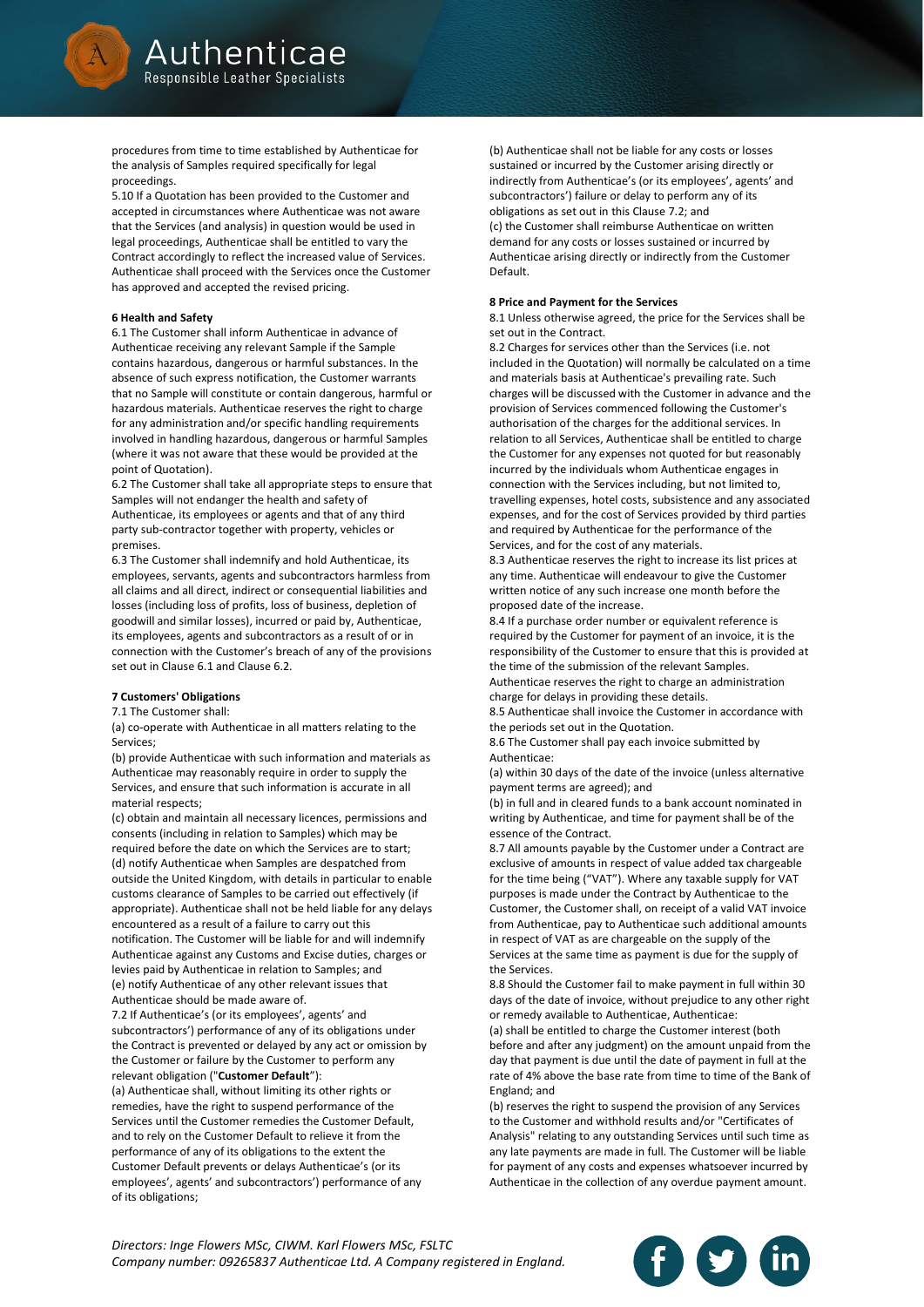8.9 The Customer shall pay all amounts due under the Contract in full without any set-off, counterclaim, deduction or withholding (except for any deduction or withholding required by law). Authenticae may at any time, without limiting its other rights or remedies, set-off any amount owing to it by the Customer against any amount payable by Authenticae to the Customer.

# **9 Intellectual Property**

9.1 As between the Customer and Authenticae, all Intellectual Property Rights in or arising in connection with the Services (including without limitation the analyses and data relating to the results of the Services) shall be owned by Authenticae. Authenticae (and its successors, assignees and licensees) shall have the right to exploit such Intellectual Property Rights by any and all means and in any and all media throughout the world absolutely free from any restriction or encumbrance, without payment to the Customer. In particular, Authenticae has the right to collate, aggregate and use anonymised results data for any purpose (including commercial exploitation) which it sees fit.

9.2 Subject to Clause 9.3, Authenticae licenses all Intellectual Property Rights in the results of the Services to the Customer on a nonexclusive, worldwide and perpetual basis, to such extent as is necessary to enable the Customer to make reasonable use of the results of the Services.

9.3 The Customer acknowledges that, where Authenticae does not own any materials or relevant Intellectual Property Rights, the Customer's licence of relevant Intellectual Property Rights is conditional upon Authenticae obtaining a written licence (or sublicence) from the relevant licensor or licensors on such terms as will entitle Authenticae to license such rights to the Customer.

9.4 The Customer warrants and undertakes that in the event that the Customer shall submit to Authenticae any specifications, designs, plans or other materials (including Samples) that the same shall not breach any third party's Intellectual Property Rights of whatever nature or howsoever occurring.

9.5 The Customer shall indemnify and hold Authenticae, its employees, agents and subcontractors harmless from all claims and all direct, indirect or consequential liabilities (including loss of profits, loss of business, depletion of goodwill and similar losses), costs, proceedings, damages and expenses (including legal and other professional fees and expenses) awarded against, or incurred or paid by Authenticae, its employees, agents and subcontractors as a result of or in connection with any claim, action proceeding or allegation of whatever nature (whether in contract, tort, negligence or otherwise) that the specifications, designs, plans or other materials (including Samples) provided by the Customer infringe a third party's Intellectual Property Rights.

9.6 For the avoidance of doubt, Authenticae shall retain all Intellectual Property Rights in any new processes or methodologies it develops during the provision of the Services.

#### **10 Confidentiality**

10.1 Subject to the provisions of Clause 9.1, each of the parties undertakes with the other to keep confidential and not to disclose to any third party or use for any purpose (other than as contemplated by the Contract) any Confidential Information supplied by the other party save as may be required by law or to employees, agents and subcontractors who have reasonable need to see and use such Confidential Information and the receiving party shall ensure that such employees, agents and subcontractors comply with the obligations set out in this clause as though they were a party to the Contract. This Clause 10.1 shall survive termination of the Contract. 10.2 None of the material or information provided by Authenticae to the Customer shall be used by the Customer to

convey any connection with Authenticae, or any endorsement or implied approval of, or on behalf of, Authenticae of any aspect of the Customer's business or products except for disclosures required by regulatory submissions or with the prior consent of Authenticae.

# **11 Liability**

11.1 Authenticae shall have no liability to the Customer for any loss, damage, costs, expenses or other claims for compensation arising from any submission of Sample(s), data or instructions supplied by the Customer which are incomplete, incorrect, inaccurate, illegible, out of sequence or in the wrong form, or arising from their arrival or non-arrival, or any other fault of the Customer.

11.2 Nothing in these terms or conditions shall limit or exclude Authenticae's liability for:

(a) death or personal injury caused by its negligence, or the negligence of its employees, agents or subcontractors;

(b) fraud or fraudulent misrepresentation; or (c) breach of the terms implied by section 2 of the Supply of Goods and Services Act 1982 (title and quiet possession). 11.3 Subject to Clause 11.2:

(a) Authenticae shall under no circumstances whatever be liable to the Customer, whether in contract, tort (including negligence), breach of statutory duty, or otherwise, for any loss of profit or any indirect or consequential loss arising under or in connection with the Contract; and

(b) Authenticae's total liability to the Customer in respect of all other losses arising under or in connection with the Contract, whether in contract, tort (including negligence), breach of statutory duty, or otherwise, shall in no circumstances exceed the amount paid by the Customer under the Contract in relation to the relevant Services.

11.4 The terms implied by sections 3 to 5 of the Supply Goods and Services Act 1982 are, to the fullest extent permitted by law, excluded from the Contract.

11.5 Any results given by Authenticae to the Customer are given on the understanding that they are subject to normal experimental error and are based on the methods and techniques known by Authenticae at the relevant time. Authenticae accepts no liability whatsoever for any loss or damage resulting from any delay or the value of the result of the analysis issued.

11.6 The Customer confirms and acknowledges that it is the sole responsibility of the Customer to ensure that the particular Services are appropriate for the Customer's requirements. 11.7 This Clause 11 shall survive termination of the Contract.

# **12 Termination**

12.1 Without limiting its other rights or remedies, Authenticae may terminate any Contract by giving the Customer one month's written notice.

12.2 Without limiting its other rights or remedies, either party may terminate a Contract with immediate effect by giving written notice to the other party if:

(a) the other party commits a material breach of any term of the Contract and (if such a breach is remediable) fails to remedy that breach within 30 days of that party being notified in writing to do so;

(b) the other party suffers an Insolvency Event;

(c) the other party suspends or ceases, or threatens to suspend or cease, to carry on all or a substantial part of its business; or (d) the other party's financial position deteriorates to such an extent that in Authenticae's opinion the Customer's capability to adequately fulfil its obligations under the Contract has been placed in jeopardy.

12.3 Without limiting its other rights or remedies, Authenticae may terminate a Contract with immediate effect by giving written notice to the Customer if:

(a) the Customer fails to pay any amount due under the Contract on the due date for payment and fails to pay all

*Directors: Inge Flowers MSc, CIWM. Karl Flowers MSc, FSLTC Company number: 09265837 Authenticae Ltd. A Company registered in England.* 

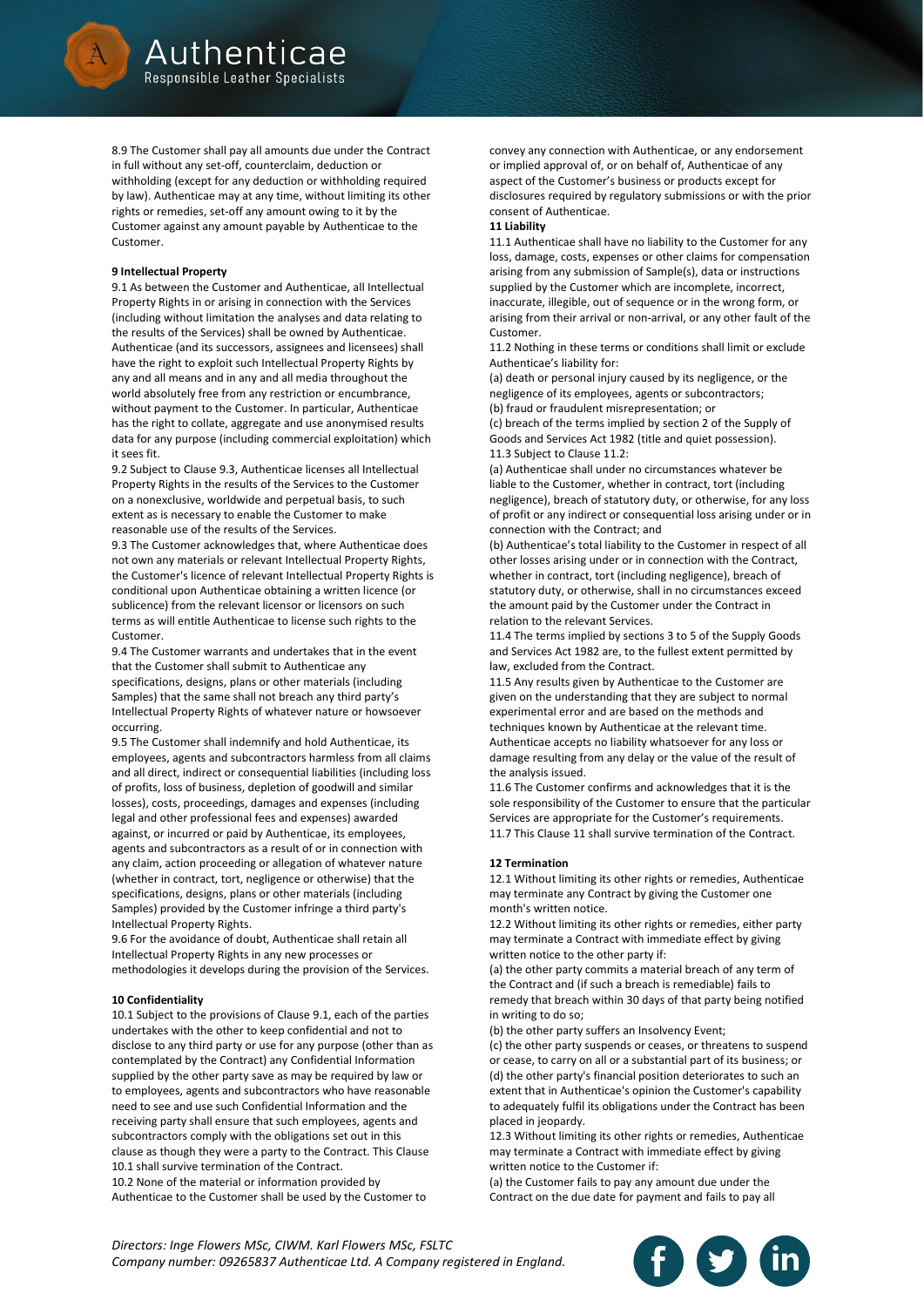

Responsible Leather Specialists

outstanding amounts within 30 days after being notified in writing to do so;

(b) Authenticae considers (acting reasonably) that continuance of the Contract may cause Authenticae significant reputational harm; or

(c) Authenticae suspects (acting reasonably) that the Customer has or is attempting to manipulate the results of Authenticae's analyses in order to mislead a third party or is otherwise acting in a fraudulent manner in relation to the Services.

# **13 Consequences of Termination**

13.1 On termination of a Contract for any reason:

(a) the Customer shall immediately pay to Authenticae all of Authenticae's outstanding unpaid invoices (and any interest due) under that Contract and, in respect of Services supplied under a Contract where no invoice has been submitted, Authenticae shall submit an invoice, which shall be payable by the Customer immediately on receipt;

(b) the accrued rights, remedies, obligations and liabilities of the parties as at expiry or termination shall be unaffected, including the right to claim damages in respect of any breach of the Contract which existed at or before the date of termination or expiry; and

(c) clauses which expressly or by implication survive termination shall continue in full force and effect.

# **14 Force Majeure**

14.1 For the purposes of a Contract, "Force Majeure Event" means an event beyond the reasonable control of Authenticae, its employees, agents or subcontractors including but not limited to strikes, lock-outs or other industrial disputes (whether involving the workforce of Authenticae or any other party), failure of a utility service or transport network, act of God, war, riot, civil commotion, malicious damage, compliance with any law or governmental order, rule, regulation or direction, accident, breakdown of plant or machinery, fire, flood, storm or default of suppliers or subcontractors. 14.2 Authenticae shall not be liable to the Customer as a result of any delay or failure to perform its obligations under any Contract as a result of a Force Majeure Event.

14.3 If the Force Majeure Event prevents Authenticae from providing any of the Services under a Contract for more than four weeks, Authenticae shall, without limiting its other rights or remedies, have the right to terminate the Contract immediately by giving written notice to the Customer.

#### **15 Anti-Bribery**

15.1 The parties shall not, and shall procure that their directors, employees, agents, representatives, contractors or subcontractors shall not, engage in any activity, practice or conduct which would constitute an offence under any anti-bribery and anticorruption laws, regulations and codes, including but not limited to the Bribery Act 2010.

15.2 The parties shall have in place adequate procedures designed to prevent any person working for or engaged by a party or any other third party in any way connected to a Contract, from engaging in any activity, practice or conduct which would infringe any anti-bribery and anti-corruption laws, regulations and codes, including but not limited to the Bribery Act 2010.

15.3 Breach of this clause 15 by the Customer shall entitle Authenticae to terminate any Contract by written notice with immediate effect.

#### **16 Data Protection**

16.1 Authenticae shall observe all statutory provisions with regard to data protection including but not limited to the provisions of the Data Protextion act 2018 and the EU General Data Protection Regulation (GDPR) Regulation (EU) 2016/679. To the extent that Authenticae processes or gets access to

personal data in connection with the Services, it shall take all reasonable technical and organisational measures to ensure the security of such data (and guard against unauthorised or unlawful processing, accidental loss, destruction, or damage to such data.

#### **17 General**

#### 17.1 **Assignment and other dealings**

(a) Authenticae may at any time assign, transfer, mortgage, charge, subcontract or deal in any other manner with all or any of its rights under the Contract and may subcontract or delegate in any manner any or all of its obligations under the Contract to any third party or agent. Where Authenticae subcontracts Services, it shall use reasonable endeavours to notify the Customer of any such sub-contracting and endeavour to clearly indicate the same in any Quotation and on subsequent 'Certificates of Analysis' provided by Authenticae. (b) The Customer shall not, without the prior written consent of Authenticae, assign, transfer, mortgage, charge, subcontract, declare a trust over or deal in any other manner with any or all of its rights or obligations under the Contract.

# 17.2 **Notices**

(a) Any notice or other communication given to a party under or in connection with the Contract shall be in writing, addressed to that party at its registered office (if it is a company) or its principal place of business (in any other case) or such other address as that party may have specified to the other party in writing in accordance with this clause, and shall be delivered personally, sent by pre-paid first class post or other next working day delivery service, or emailed to such addresses that the parties have specified.

(b) A notice or other communication shall be deemed to have been received: if delivered personally, when left at the address referred to in Clause 17.2(a), if sent by pre-paid first class post or other next working day delivery service, at 9.00 am on the second Business Day after posting; if delivered by commercial courier, on the date and at the time that the courier's delivery receipt is signed; or, if sent by email, one Business Day after transmission.

#### 17.3 **Severance**

(a) If any provision of the Contract is or becomes invalid, illegal or unenforceable, it shall be deemed modified to the minimum extent necessary to make it valid, legal and enforceable. If such modification is not possible, the relevant provision shall be deemed deleted. Any modification to or deletion of a provision under this clause shall not affect the validity and enforceability of the rest of the Contract.

(b) If one party gives notice to the other of the possibility that any provision of this Contract is invalid, illegal or

unenforceable, the parties shall negotiate in good faith to amend such provision so that, as amended, it is legal, valid and enforceable, and, to the greatest extent possible, achieves the intended commercial result of the original provision. 17.4 **Waiver**

A waiver of any right under the Contract or law is only effective if it is in writing and shall not be deemed to be a waiver of any subsequent breach or default. No failure or delay by a party in exercising any right or remedy provided under the Contract or by law shall constitute a waiver of that or any other right or remedy, nor shall it prevent or restrict its further exercise of that or any other right or remedy. No single or partial exercise of such right or remedy shall prevent or restrict the further exercise of that or any other right or remedy.

## 17.5 **Third parties**

A person who is not a party to the Contract shall not have any rights to enforce its terms.

## 17.6 **Variation**

Except as set out in these Conditions, no variation of the Contract, including the introduction of any additional terms and